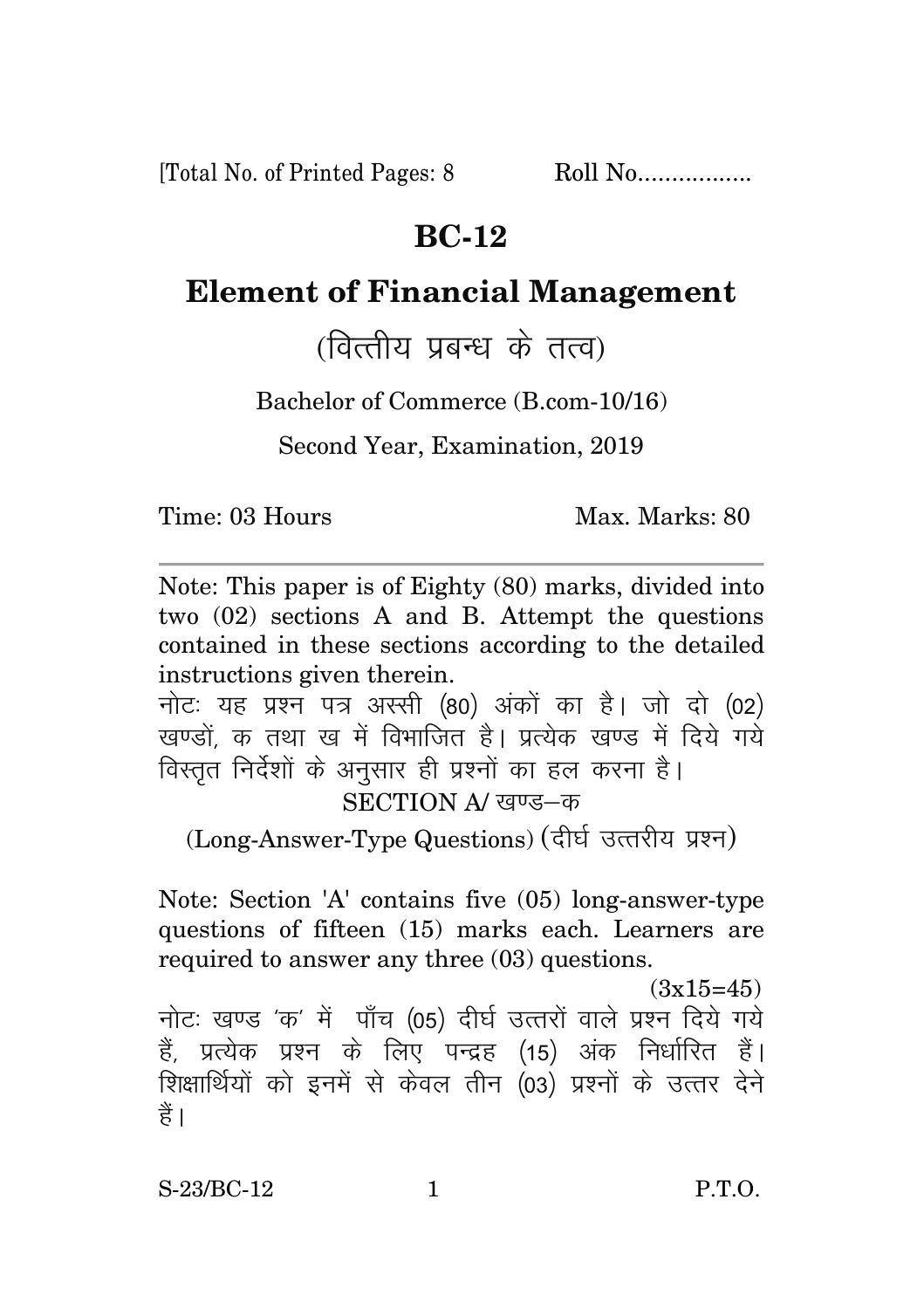- 1. What is meant by Financial Analysis? Discuss its objects and procedure. वित्तीय विश्लेषण से क्या आशय है? इसके उद्देश्य व कार्य पद्धति का वर्णन कीजिए।
- 2. What is meant by working capital forecast? Briefly explain the techniques used in making such forecasts.

कार्यशील पँजी पर्वानमान से क्या आशय होता है? इस प्रकार के अनुमान में प्रयुक्त विधियों की संक्षिप्त व्याख्या कीजिए।

3. The following us the Balance Sheet of Abhishek Ltd.

| Equity share      | 8,00,000  | Intangible          | 4,80,000  |
|-------------------|-----------|---------------------|-----------|
| capital           |           | Assets              |           |
| Reserves &        | 4,00,000  | <b>Fixed Assets</b> | 11,20,000 |
| surplus           |           |                     |           |
| Mortgage          | 6,40,000  | Investments         | 80,000    |
| Bank over draft   | 80,000    | <b>Stock</b>        | 2,40,000  |
| Creditors         | 3,20,000  | Debtors             | 2,40,000  |
| Provision for Tax | 1,60,000  | <b>Bank Balance</b> | 2,40,000  |
|                   | 24,00,000 |                     | 24,00,000 |

#### Balance Sheet

Calculate the following ratios

- I. Liquid Ratio
- II. Current Ratio
- III. Solvency Ratio
- IV. Gearing Ration

#### S-23/BC-12 2 P.T.O.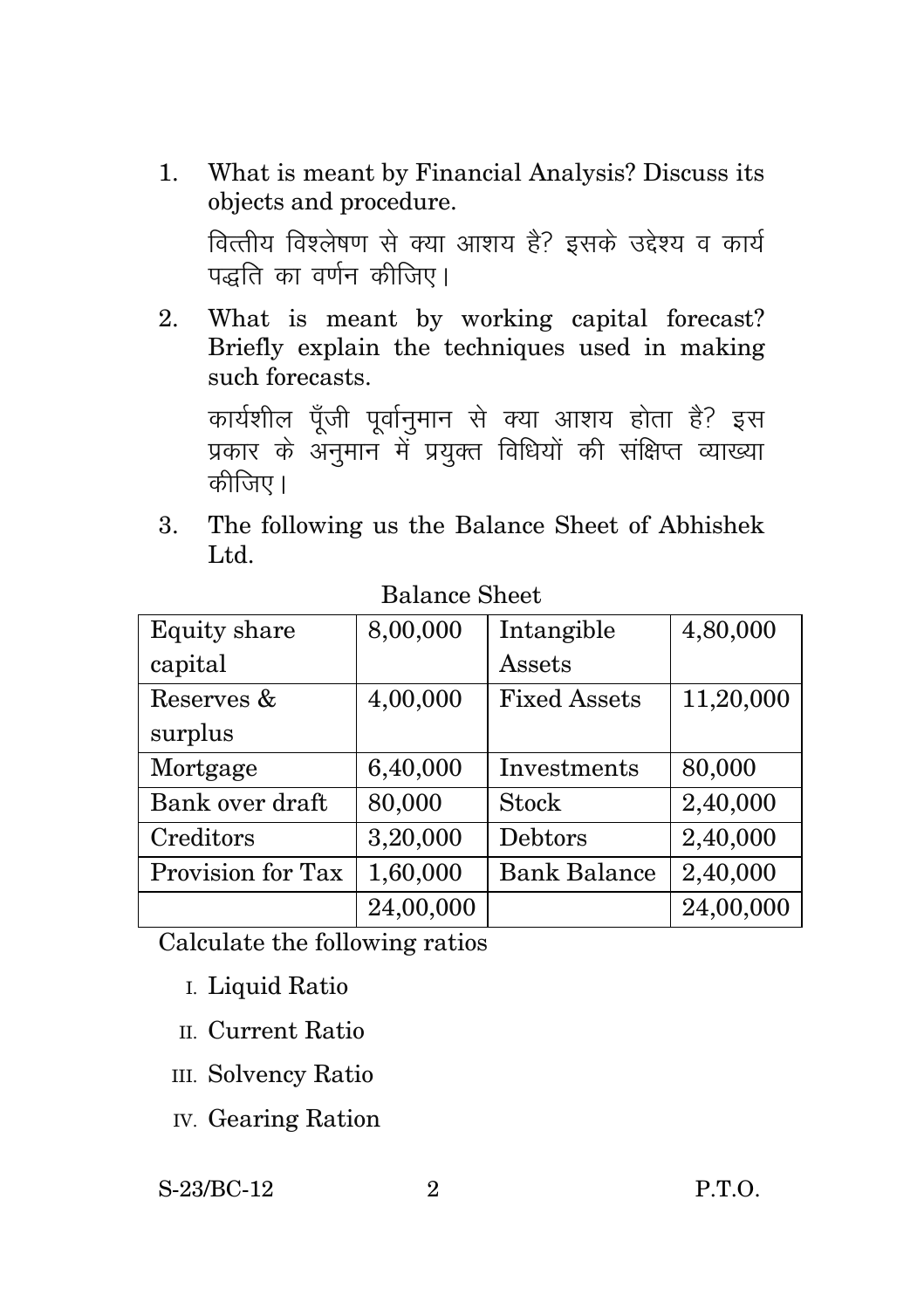# अभिषेक लिमिटेड का चिट्ठा निम्न है। आर्थिक चिट्ठा

| समता अंश पूंजी  | 8,00,000  | अमूर्त सम्पत्तियाँ | 4,80,000  |
|-----------------|-----------|--------------------|-----------|
| संचय एवं आधिक्य | 4,00,000  | स्थायी             | 11,20,000 |
|                 |           | सम्पत्तियाँ        |           |
| बन्धक           | 6,40,000  | विनियोग            | 80,000    |
| बैंक अधिविकर्ष  | 80,000    | स्टॉक              | 2,40,000  |
| लेनदार          | 3,20,000  | देनदार             | 2,40,000  |
| कर के लिए       | 1,60,000  | बैंक शेष           | 2,40,000  |
| प्रावधान        |           |                    |           |
|                 | 24,00,000 |                    | 24,00,000 |

निम्नलिखित अनुपातों की गणना कीजिएः

- (i) तरलता अनुपात
- (ii) चालू अनुपात
- (iii) शोधन अनुपात
- (iv) दन्त अनुपात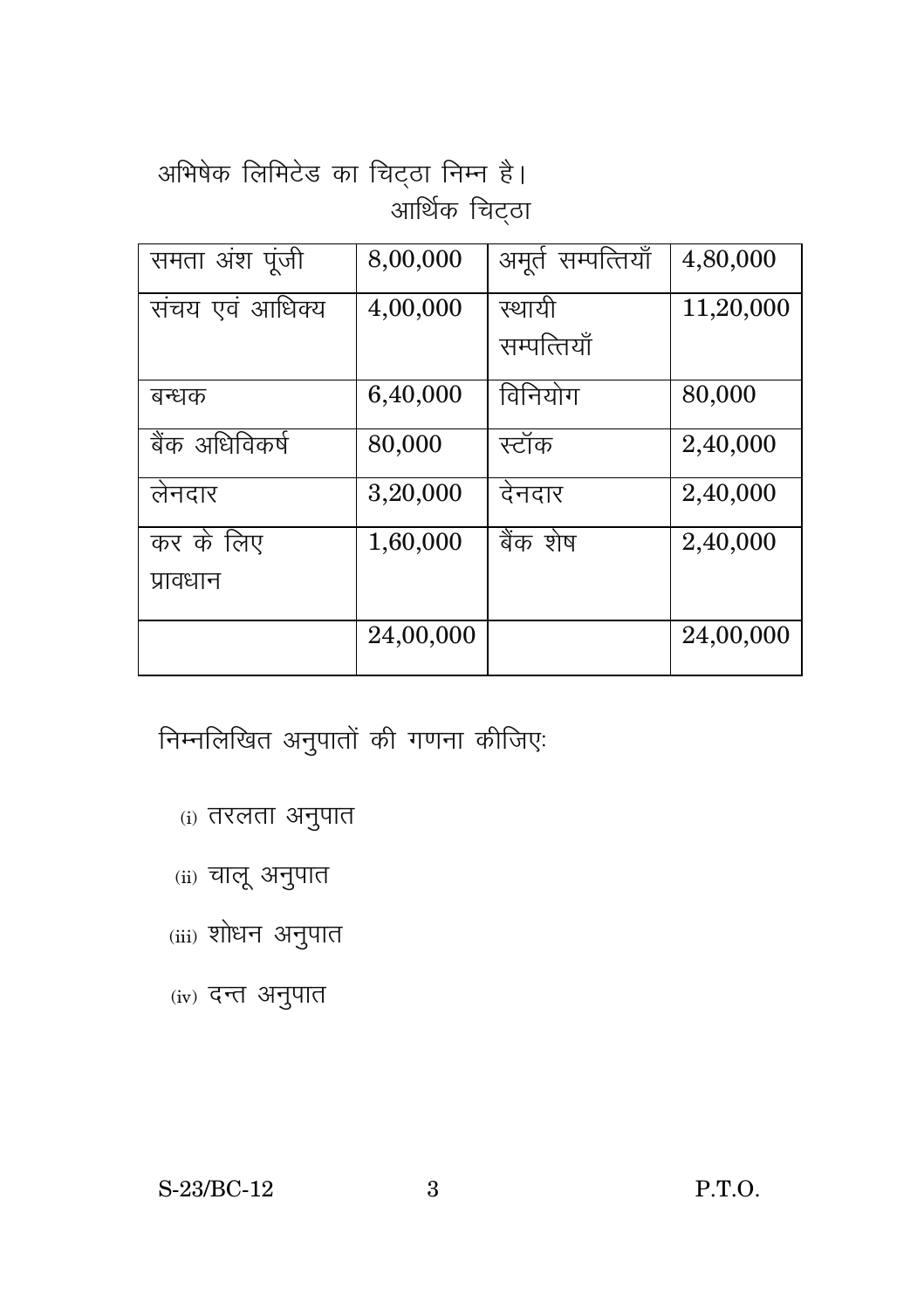4. From the data given below prepare a fund-flow statement and the schedule of working capital changes:

| Liabilities | 2016     | 2017     | Assets       | 2016     | 2017     |
|-------------|----------|----------|--------------|----------|----------|
|             | Rs.      | Rs.      | Rs.          | Rs.      | Rs.      |
| Share       | 1,00,000 | 1,20,000 | Land $&$     | 1,00,000 | 95,000   |
| Capital     |          |          | building     |          |          |
| General     | 25,000   | 35,000   | Plant        | 75,000   | 84,500   |
| Reserve     |          |          |              |          |          |
| $P/L$ A/c   | 15,250   | 15,300   | <b>Stock</b> | 50,000   | 37,000   |
| Bank        | 35,000   |          | Debtors      | 40,000   | 32,100   |
| Loan        |          |          |              |          |          |
| Creditors   | 75,000   | 67,600   | Cash in      | 250      | 300      |
|             |          |          | hand         |          |          |
| Provision   | 15,000   | 17,500   | Bank         |          | 4,000    |
| for tax     |          |          |              |          |          |
|             |          |          | Goodwill     |          | 2,500    |
|             |          |          |              |          |          |
|             | 265,250  | 2,55,400 |              | 2,65,250 | 2,55,400 |

### Balance Sheet 31 December

Additional information:

- (a) Dividend of  $\bar{\tau}$  11,00 was paid during the year 2017.
- (b) Depreciation charged on plant was  $\overline{\zeta}$  7,000.
- (c) Provision for income tax made during 2017 was  $\bar{\tau}$ 16,500.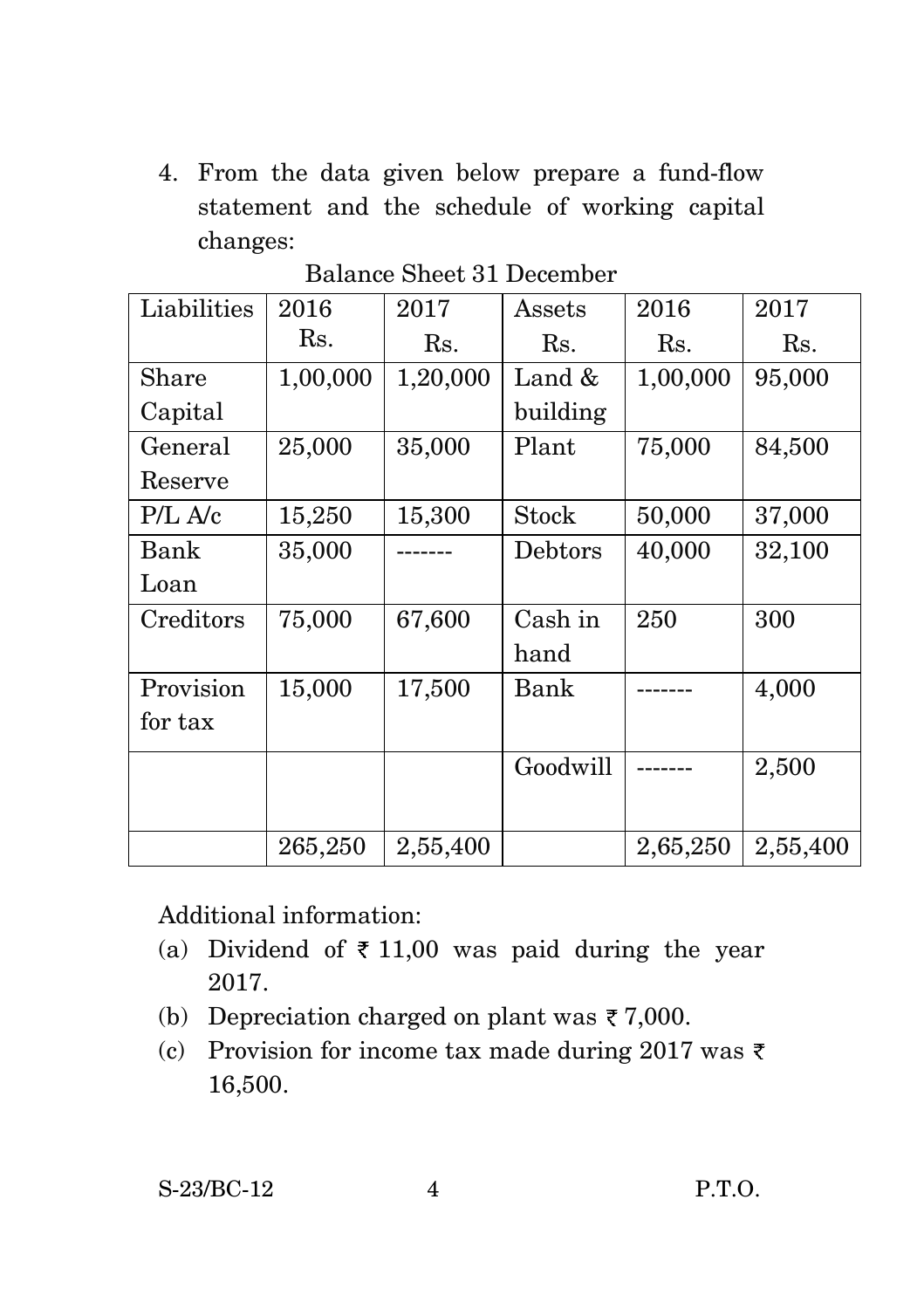आगे प्रदत्त समंको से फण्ड–बहाव विवरण तथा कार्यशील पूंजी में परिवर्तन की अनुसूची तैयार कीजिए:

आर्थिक चिट्ठा

| दायित्व   | 2016     | 2017     | सम्पत्तियाँ | 2016     | 2017     |
|-----------|----------|----------|-------------|----------|----------|
|           | रू.      | रू.      |             | रू.      | रू.      |
| अंश पूंजी | 1,00,000 | 1,20,000 | भूमि एवं    | 1,00,000 | 95,000   |
|           |          |          | भवन         |          |          |
| सामान्य   | 25,000   | 35,000   | प्लान्ट     | 75,000   | 84,500   |
| संचय      |          |          |             |          |          |
| लाभ हानि  | 15,250   | 15,300   | स्टॉक       | 50,000   | 37,000   |
| खाता      |          |          |             |          |          |
| बैंक ऋण   | 35,000   |          | देनदान      | 40,000   | 32,100   |
| लेनदार    | 75,000   | 67,600   | में<br>हाथ  | 250      | 300      |
|           |          |          | रोकड        |          |          |
| कर के     | 15,000   | 17,500   | बैंक        |          | 4,000    |
| लिए       |          |          |             |          |          |
| प्रावधान  |          |          |             |          |          |
|           |          |          | ख्याति      |          | 2,500    |
|           |          |          |             |          |          |
|           | 2,65,250 | 2,55,400 |             | 2,65,250 | 2,55,400 |

(अ) वर्ष 2017 के दौरान ₹11,000 का लाभांश दिया गया।

- $(d)$  प्लाण्ट पर काटा गया ह्रास ह 7,000 था।
- (स) वर्ष 2017 में आय कर के लिए किया गया प्रावधान

₹ 16,500 था।

S-23/BC-12 5 P.T.O.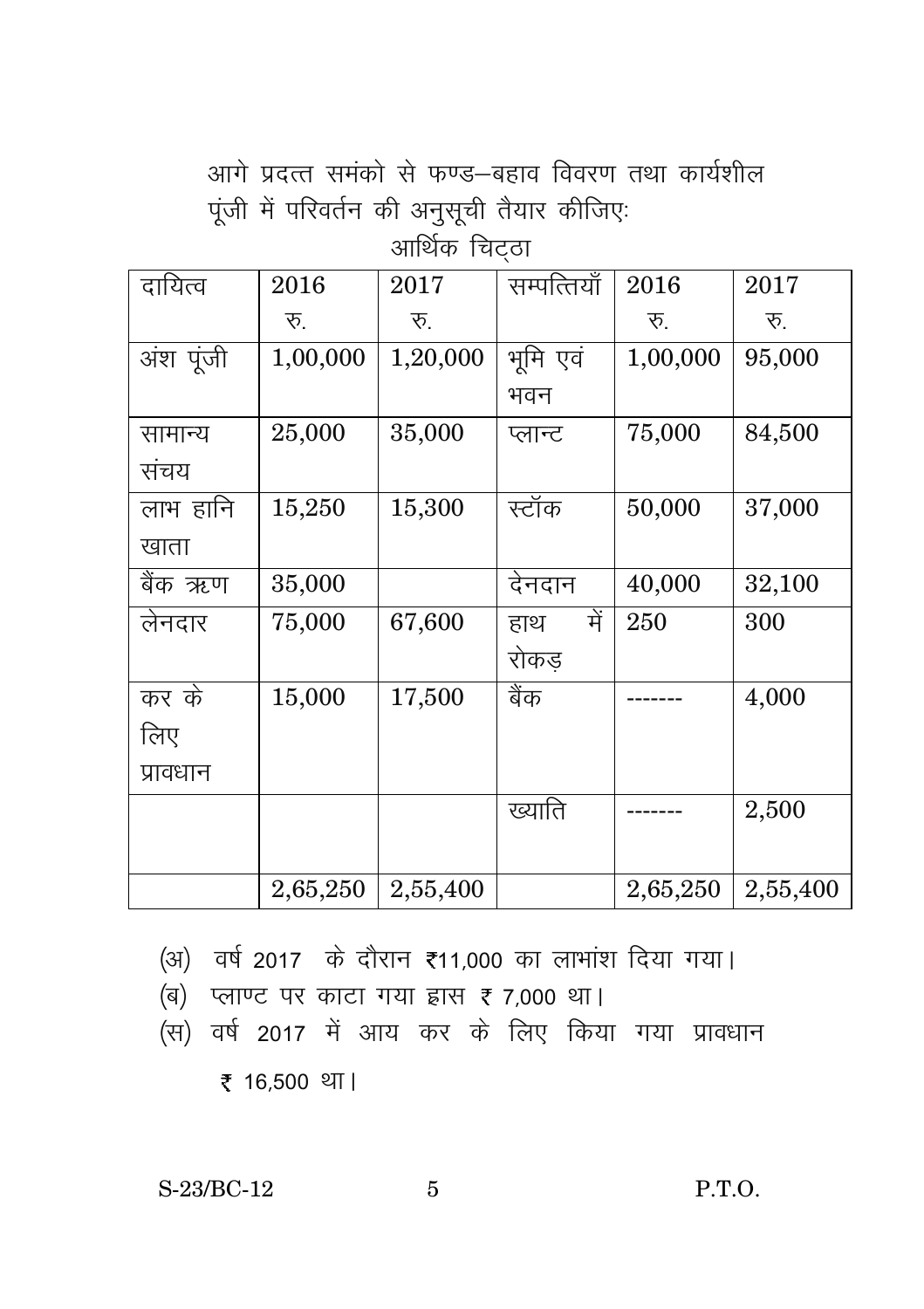- $5<sub>1</sub>$ From the following data calculate:
	- (a) P/U Ratio
	- (b) Profit when sales are  $\bar{\tau}$  200,000
	- (c) New break-even point when selling price is reduced by 20%
	- (d) Sales in  $\overline{\xi}$  to earn a profit of  $\overline{\xi}$  40.000 after reducing selling price by 20%.
	- (अ) लाभ-मात्रा अनुपात
	- (ब) लाभ जब बिक्री 200.000₹ हो।
	- (स) जब बिक्री मल्य 20 प्रतिशत से कम कर दिया जाए तो नया उत्पादन सीमा-स्तर बिन्द
	- (द) विक्रय मूल्य 20 प्रतिशत घटाने पर 40,000 ₹ का लाभ कमाने के लिए बिक्री रूपये में

Section B / (खण्ड-ख)

### (Short Answer Type Questions) (लघ उत्तरों वाले प्रश्न)

Note: Section 'B' contains eight (08) short-answer type questions of seven  $(07)$  marks each learners are required to answer any five (05) question only.  $(5x7=35)$ 

नोटः खण्ड 'ख' में आठ (08) लघु उत्तरों वाले प्रश्न दिए गये हैं, प्रत्येक प्रश्न के लिए सात (07) अंक निर्धारित हैं। शिक्षार्थियों को इनमें से केवल पाँच (05) प्रश्नों के उत्तर देने हैं

S-23/BC-12

6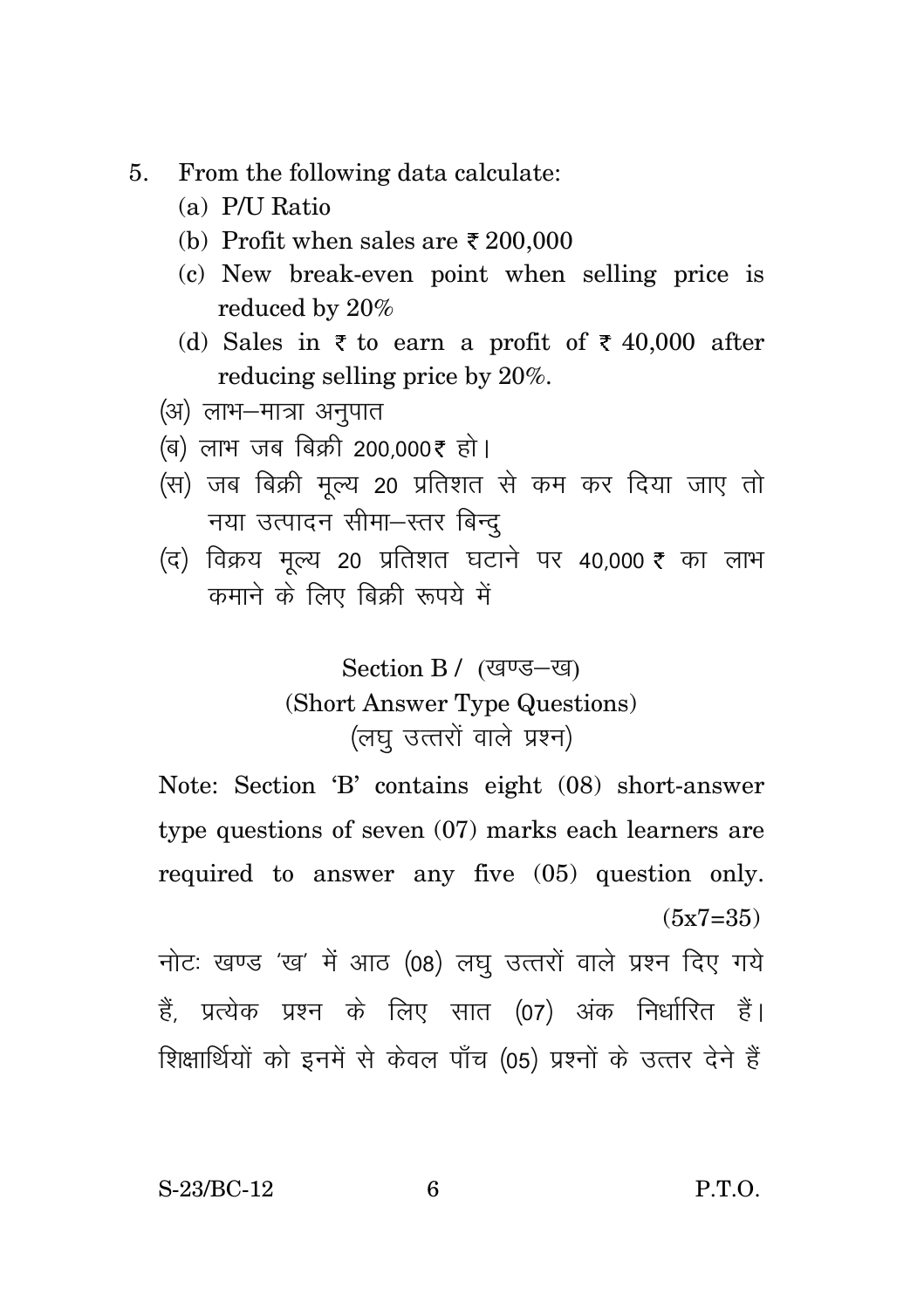1. Mention five items each of receipt and payment in Cash Budget.

रोकड बजट में प्राप्ति एवं भुगतान की 5–5 मदों का उल्लेख कीजिए।

- 2. What are the main functions of Finance Management? वित्तीय प्रबन्धन के मुख्य कार्य क्या हैं?
- 3. Explain briefly Stable Divided Policy. स्थिर लाभांश नीति को संक्षेप में समझाइये।
- 4. What are the important profitability ratios? लाभदायकता के प्रमुख अनुपात क्या है?
- 5. What is Break-Even Analysis? उत्पादन सीमा-स्तर विश्लेषण क्या है?
- 6. What do you mean by Capital Budgeting? पंजी बजटन से आप क्या समझते हैं?
- 7. Explain briefly 'credit policies'. 'ऋण नीति' को संक्षेप में समझाइयें।

S-23/BC-12 7 P.T.O.